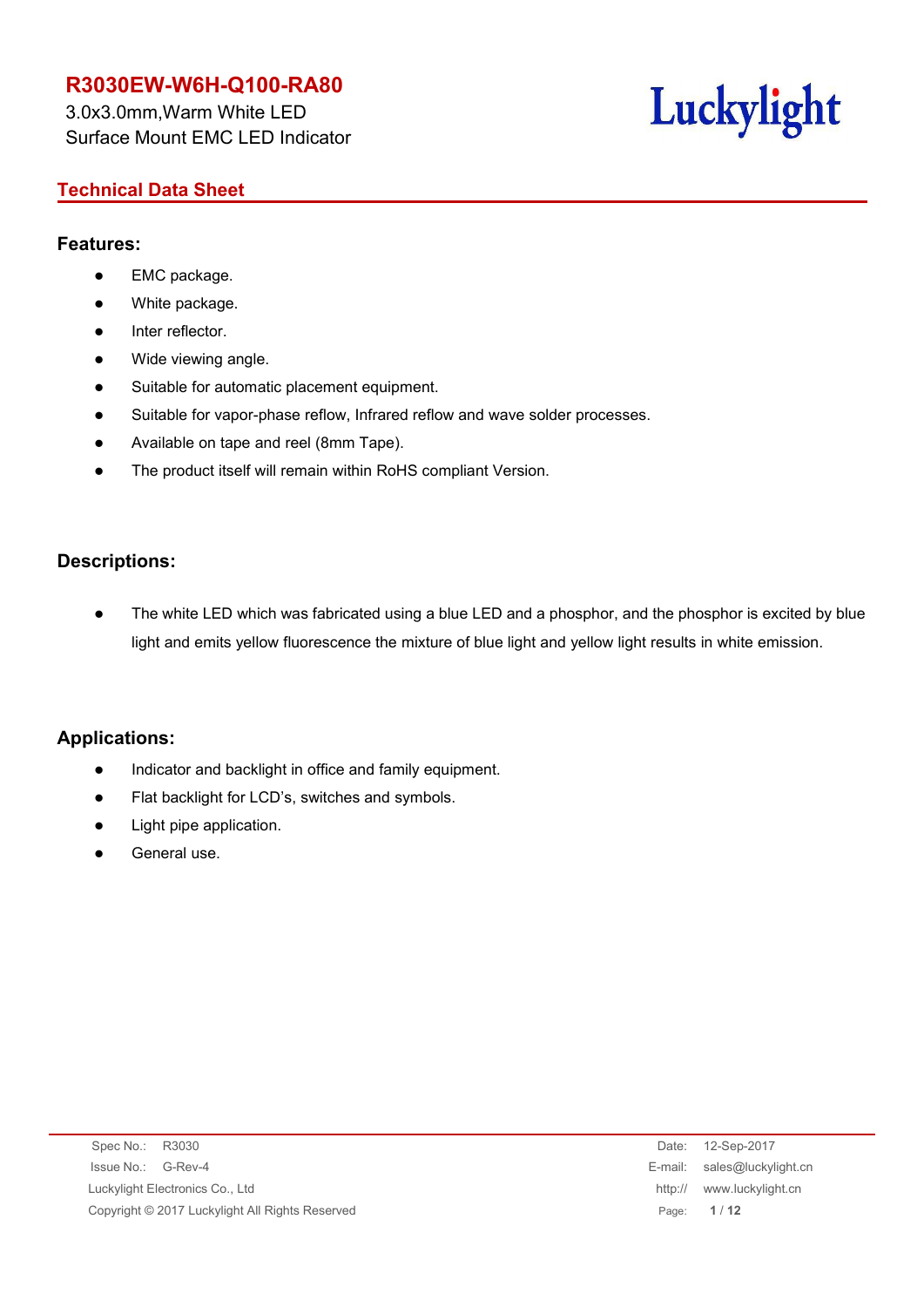3.0x3.0mm,Warm White LED Surface Mount EMC LED Indicator

### **Technical Data Sheet**



| Part No.              | <b>Emitting Color</b> | <b>Lens Color</b>      |
|-----------------------|-----------------------|------------------------|
| R3030EW-W6H-Q100-RA80 | Warm White            | <b>Yellow Diffused</b> |

#### **Package Dimension:**



Notes:

1. All dimensions are in millimeters (inches).

2. Tolerance is  $\pm$  0.25 mm (.010") unless otherwise noted.

Spec No.: R3030 Issue No.: G-Rev-4 Luckylight Electronics Co., Ltd. Copyright © 2017 Luckylight All Rights Reserved

| Date:   | 12-Sep-2017         |
|---------|---------------------|
| E-mail: | sales@luckylight.cn |
| http:// | www.luckylight.cn   |
| Page:   | 2/12                |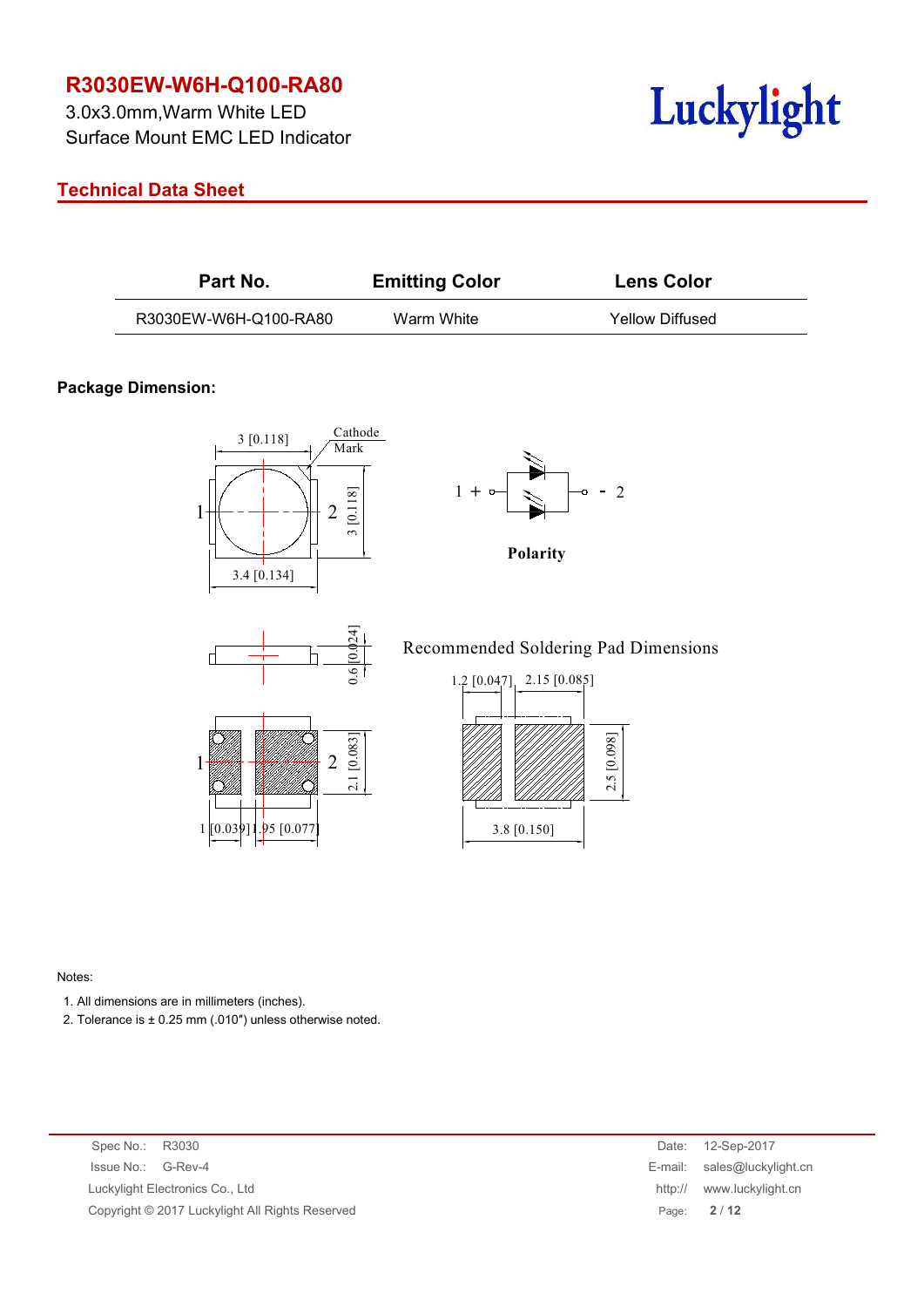3.0x3.0mm,Warm White LED Surface Mount EMC LED Indicator

# Luckylight

### **Technical Data Sheet**

### **Absolute Maximum Ratings at Ta=25**℃

| <b>Parameters</b>                   | Symbol     | <b>Max</b>                         | <b>Unit</b> |  |
|-------------------------------------|------------|------------------------------------|-------------|--|
| Power Dissipation                   | Pd         | 1330                               | mW          |  |
| Peak Forward Current <sup>(a)</sup> | <b>IFP</b> | 400                                | mA          |  |
| DC Forward Current <sup>(b)</sup>   | IF         | 350                                | mA          |  |
| Reverse Voltage                     | VR         | 5                                  |             |  |
| Electrostatic Discharge (HBM)       | <b>ESD</b> | 1000                               |             |  |
| <b>Operating Temperature Range</b>  | Topr       | -40 $\degree$ C to +80 $\degree$ C |             |  |
| Storage Temperature Range           | Tstg       | -40 $\degree$ C to +85 $\degree$ C |             |  |
| <b>Soldering Temperature</b>        | Tsld       | 260℃ for 5 Seconds                 |             |  |
|                                     |            |                                    |             |  |

Notes:

a. Derate linearly as shown in derating curve.

b. Duty Factor = 10%, Frequency = 1 kHz

# **Electrical Optical Characteristics at Ta=25**℃

| <b>Parameters</b>                       | Symbol       | Min.  | Typ. | Max.  | Unit | <b>Test Condition</b> |  |
|-----------------------------------------|--------------|-------|------|-------|------|-----------------------|--|
| Luminous Flux (a)                       | Φv           | 100   | 120  | $---$ | Im   | $IF = 350mA$          |  |
| Viewing Angle (b)                       | 201/2        | $---$ | 120  | $---$ | Deg  | $IF = 350mA$          |  |
| Chromaticity Coordinates <sup>(C)</sup> | $\mathsf{x}$ | $---$ | 0.43 | ---   |      | $IF = 350mA$          |  |
|                                         | y            | $---$ | 0.40 | ---   |      |                       |  |
| <b>Color Temperature</b>                | <b>CCT</b>   | 2600  | 3000 | 3500  | K    | $IF = 350mA$          |  |
| <b>Color Rendering Index</b>            | <b>CRI</b>   | 80    | ---  | ---   | Ra   | $IF = 350mA$          |  |
| <b>Forward Voltage</b>                  | VF           | 2.80  | 3.20 | 3.80  | V    | $IF = 350mA$          |  |
| <b>Reverse Current</b>                  | <b>IR</b>    |       |      | 10    | μA   | $V_R = 5V$            |  |

Notes:

a. ALuminous intensity is measured with a light sensor and filter combination that approximates the CIE eye-response curve.

b. 2θ1/2 is the o -axis angle where the luminous intensity is 1⁄2 the peak intensity

c. The dominant wavelength (λd) is derived from the CIE chromaticity diagram and represents the single wavelength which

Spec No.: R3030 Date: 12-Sep-2017 Issue No.: G-Rev-4 E-mail: sales@luckylight.cn Luckylight Electronics Co., Ltd **http:// www.luckylight.cn** Copyright © 2017 Luckylight All Rights Reserved Page: **3** / **12** defines the color of the device.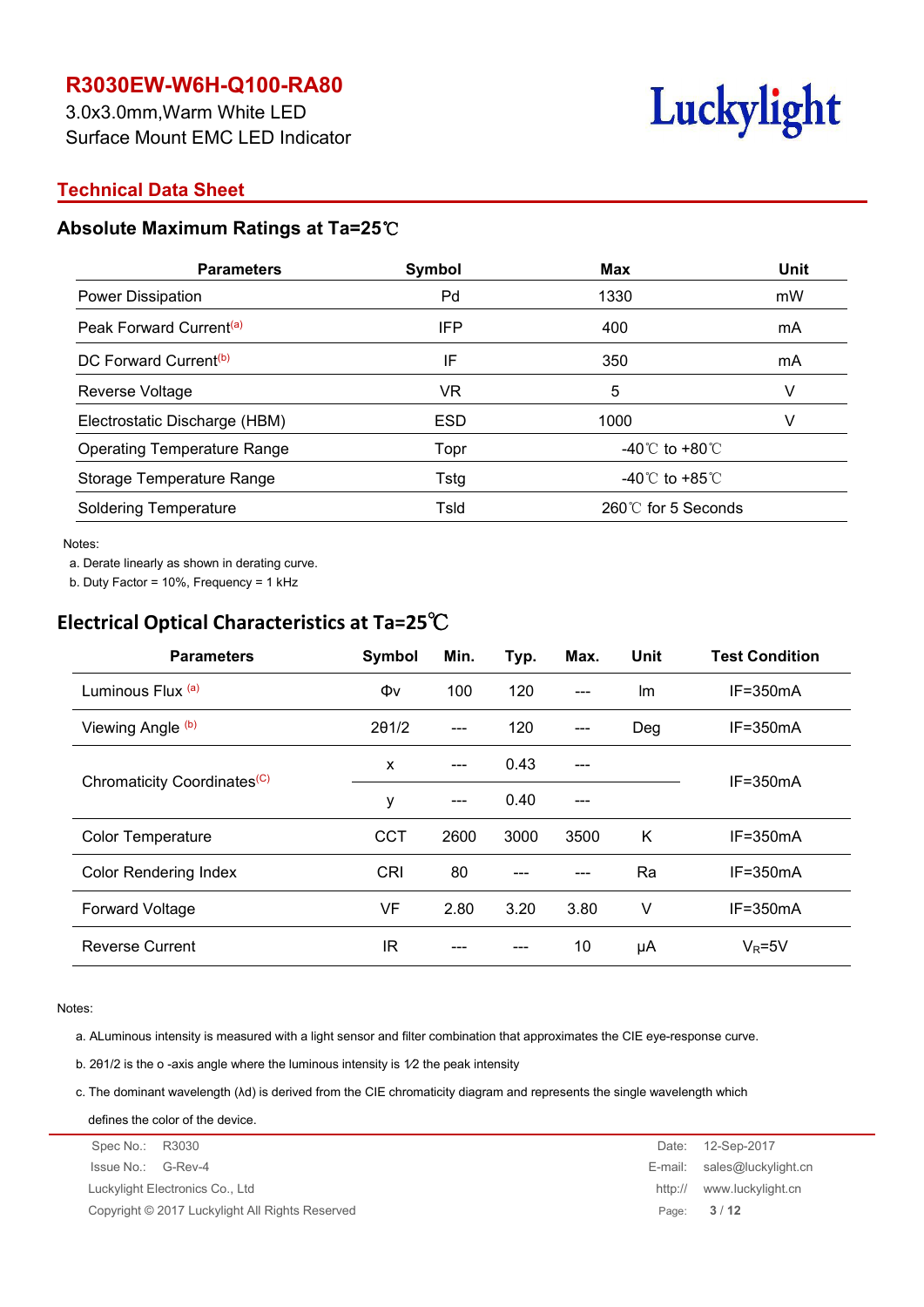3.0x3.0mm,Warm White LED Surface Mount EMC LED Indicator

# Luckylight

### **Technical Data Sheet**

### **Typical Electrical / Optical Characteristics Curves (25**℃ **Ambient Temperature Unless Otherwise Noted)**



Forward Current & Forward Voltage  $\begin{array}{c|c}\n\text{G} & 350 \\
\hline\n\text{E} & 175\n\end{array}$  $E = 700$ <br>  $E = 525$ <br>  $E = 525$ Forward Current IF (mA) Ta=25℃  $2.\overline{6}$   $2.\overline{8}$   $3.\overline{0}$   $3.\overline{2}$   $3.\overline{4}$   $3.\overline{6}$   $3.\overline{8}$ 175 350 525 700 875 Forward Voltage VF (V)

Luminous Intensity & Forward Current



0.3 0.10 0.2 0.4  $0.7$  LLL THE  $\blacktriangleright$ 0.5 0.1 0 0.2 0.4 0.6  $\frac{90}{90}$ 

Spec No.: R3030 Date: 12-Sep-2017 Issue No.: G-Rev-4 E-mail: sales@luckylight.cn Luckylight Electronics Co., Ltd Copyright © 2017 Luckylight All Rights Reserved

| Date:   | 12-Sep-2017         |
|---------|---------------------|
| E-mail: | sales@luckylight.cn |
| http:// | www.luckylight.cn   |
| Page:   | 4/12                |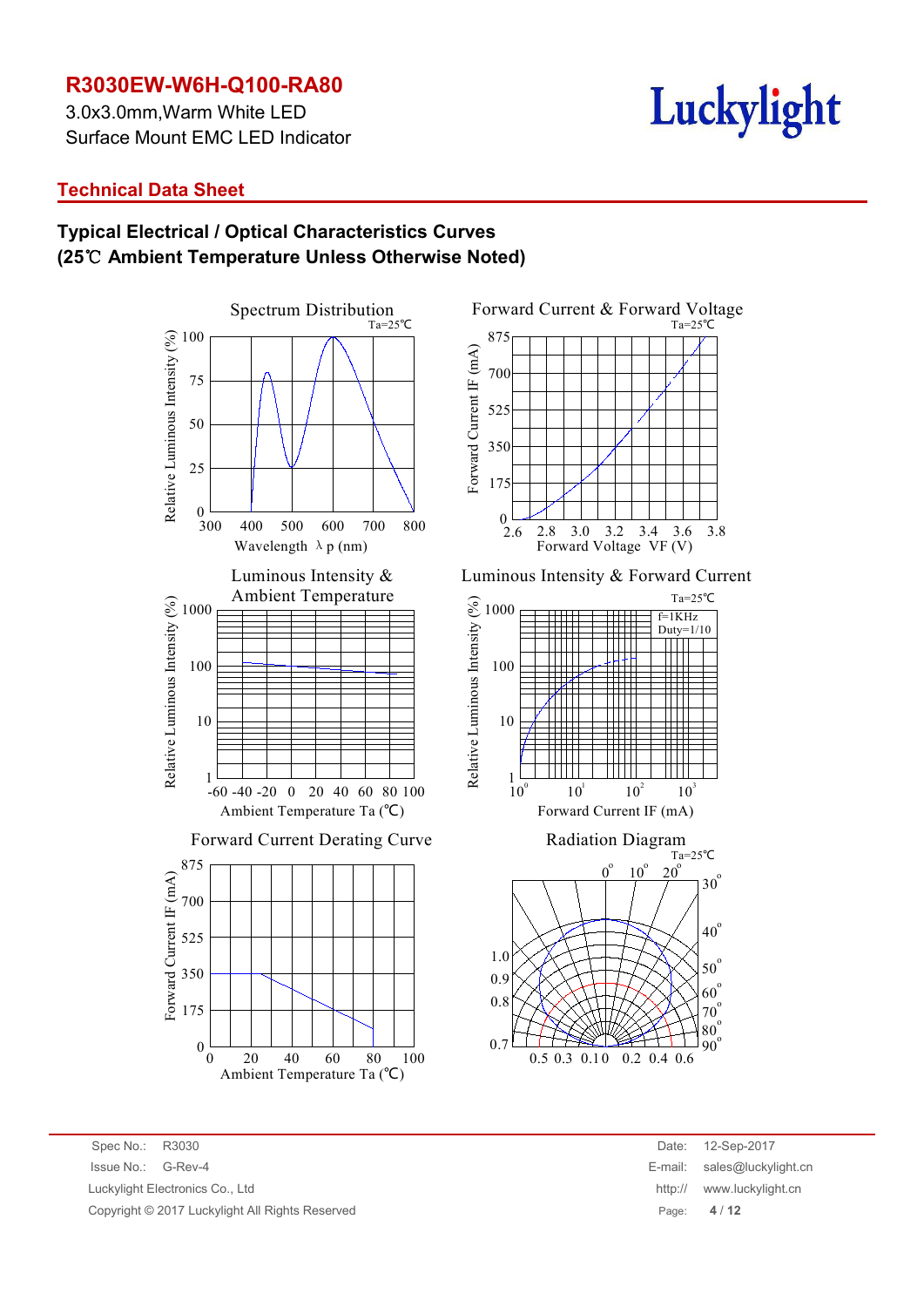3.0x3.0mm,Warm White LED Surface Mount EMC LED Indicator



### **Technical Data Sheet**

### **CIE 1931 Chromaticity Diagram:**



### Chromaticity Coordinates Specifications for Bin Rank:

| <b>Bin Code</b> | Left x | Left y | Top x | Top y | Right x | Right y | Bottom x | Bottom y |
|-----------------|--------|--------|-------|-------|---------|---------|----------|----------|
| $H1-2$          | 0.392  | 0.394  | 0.402 | 0.399 | 0.407   | 0.413   | 0.396    | 0.408    |
| $H2-2$          | 0.388  | 0.381  | 0.397 | 0.386 | 0.402   | 0.399   | 0.392    | 0.394    |
| $H3-2$          | 0.384  | 0.367  | 0.393 | 0.372 | 0.397   | 0.386   | 0.388    | 0.381    |
| H4-2            | 0.380  | 0.354  | 0.388 | 0.358 | 0.393   | 0.372   | 0.384    | 0.367    |
| $H1-3$          | 0.402  | 0.399  | 0.412 | 0.403 | 0.418   | 0.419   | 0.407    | 0.413    |
| $H2-3$          | 0.397  | 0.386  | 0.407 | 0.390 | 0.412   | 0.403   | 0.402    | 0.399    |
| $H3-3$          | 0.393  | 0.372  | 0.402 | 0.376 | 0.407   | 0.390   | 0.397    | 0.386    |
| $H4-3$          | 0.388  | 0.358  | 0.397 | 0.362 | 0.402   | 0.376   | 0.393    | 0.372    |
| $H1-4$          | 0.412  | 0.403  | 0.425 | 0.410 | 0.432   | 0.426   | 0.418    | 0.419    |
| $H2-4$          | 0.407  | 0.390  | 0.419 | 0.396 | 0.425   | 0.410   | 0.412    | 0.403    |
| $H3-4$          | 0.402  | 0.376  | 0.413 | 0.382 | 0.419   | 0.396   | 0.407    | 0.390    |
| H4-4            | 0.397  | 0.362  | 0.407 | 0.368 | 0.413   | 0.382   | 0.402    | 0.376    |
| $11 - 1$        | 0.425  | 0.410  | 0.431 | 0.412 | 0.438   | 0.428   | 0.432    | 0.426    |

Spec No.: R3030 Date: 12-Sep-2017

Copyright © 2017 Luckylight All Rights Reserved Page: **5** / **12**

Issue No.: G-Rev-4 E-mail: sales@luckylight.cn Luckylight Electronics Co., Ltd http:// www.luckylight.cn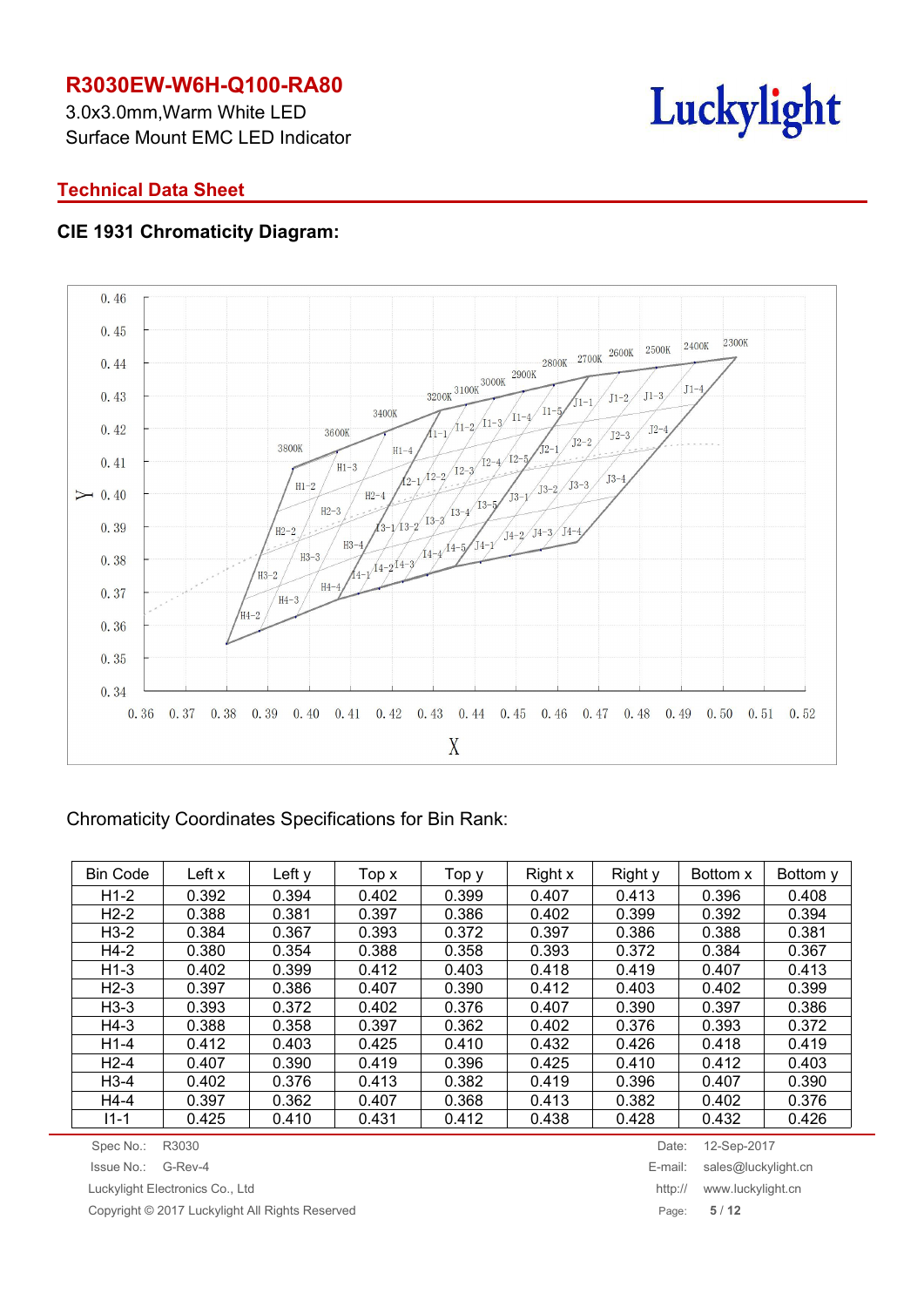3.0x3.0mm,Warm White LED Surface Mount EMC LED Indicator



### **Technical Data Sheet**

| $12 - 1$ | 0.419 | 0.396 | 0.424 | 0.398 | 0.431 | 0.412 | 0.425 | 0.410 |
|----------|-------|-------|-------|-------|-------|-------|-------|-------|
| $13 - 1$ | 0.413 | 0.382 | 0.418 | 0.384 | 0.424 | 0.398 | 0.419 | 0.396 |
| 14-1     | 0.407 | 0.368 | 0.412 | 0.370 | 0.418 | 0.384 | 0.413 | 0.382 |
| $11 - 2$ | 0.431 | 0.412 | 0.437 | 0.414 | 0.445 | 0.430 | 0.438 | 0.428 |
| $12 - 2$ | 0.424 | 0.398 | 0.430 | 0.400 | 0.437 | 0.414 | 0.431 | 0.412 |
| $13 - 2$ | 0.418 | 0.384 | 0.423 | 0.385 | 0.430 | 0.400 | 0.424 | 0.398 |
| $14 - 2$ | 0.412 | 0.370 | 0.417 | 0.372 | 0.423 | 0.385 | 0.418 | 0.384 |
| $11-3$   | 0.437 | 0.414 | 0.444 | 0.416 | 0.452 | 0.432 | 0.445 | 0.430 |
| $12 - 3$ | 0.430 | 0.400 | 0.437 | 0.402 | 0.444 | 0.416 | 0.437 | 0.414 |
| $13-3$   | 0.423 | 0.385 | 0.430 | 0.387 | 0.437 | 0.402 | 0.430 | 0.400 |
| $14 - 3$ | 0.417 | 0.372 | 0.423 | 0.374 | 0.430 | 0.387 | 0.423 | 0.385 |
| $11 - 4$ | 0.444 | 0.416 | 0.451 | 0.418 | 0.459 | 0.434 | 0.452 | 0.432 |
| $12 - 4$ | 0.437 | 0.402 | 0.444 | 0.404 | 0.451 | 0.418 | 0.444 | 0.416 |
| $13-4$   | 0.430 | 0.387 | 0.436 | 0.389 | 0.444 | 0.404 | 0.437 | 0.402 |
| $14 - 4$ | 0.423 | 0.374 | 0.429 | 0.376 | 0.436 | 0.389 | 0.430 | 0.387 |
| $11-5$   | 0.451 | 0.418 | 0.460 | 0.421 | 0.468 | 0.436 | 0.459 | 0.434 |
| $12-5$   | 0.444 | 0.404 | 0.452 | 0.407 | 0.460 | 0.421 | 0.451 | 0.418 |
| $13-5$   | 0.436 | 0.389 | 0.444 | 0.392 | 0.452 | 0.407 | 0.444 | 0.404 |
| $14-5$   | 0.429 | 0.376 | 0.436 | 0.378 | 0.444 | 0.392 | 0.436 | 0.389 |
| $J1-1$   | 0.460 | 0.421 | 0.466 | 0.422 | 0.475 | 0.437 | 0.468 | 0.436 |
| $J2-1$   | 0.452 | 0.407 | 0.458 | 0.408 | 0.466 | 0.422 | 0.460 | 0.421 |
| $J3-1$   | 0.444 | 0.392 | 0.449 | 0.393 | 0.458 | 0.408 | 0.452 | 0.407 |
| J4-1     | 0.436 | 0.378 | 0.441 | 0.379 | 0.449 | 0.393 | 0.444 | 0.392 |
| $J1-2$   | 0.466 | 0.422 | 0.475 | 0.424 | 0.484 | 0.439 | 0.475 | 0.437 |
| $J2-2$   | 0.458 | 0.408 | 0.467 | 0.410 | 0.475 | 0.424 | 0.466 | 0.422 |
| $J3-2$   | 0.449 | 0.393 | 0.458 | 0.395 | 0.467 | 0.410 | 0.458 | 0.408 |
| $J4-2$   | 0.441 | 0.379 | 0.449 | 0.381 | 0.458 | 0.395 | 0.449 | 0.393 |
| $J1-3$   | 0.475 | 0.424 | 0.483 | 0.425 | 0.493 | 0.440 | 0.484 | 0.439 |
| $J2-3$   | 0.467 | 0.410 | 0.475 | 0.412 | 0.483 | 0.425 | 0.475 | 0.424 |
| $J3-3$   | 0.458 | 0.395 | 0.465 | 0.397 | 0.475 | 0.412 | 0.467 | 0.410 |
| $J4-3$   | 0.449 | 0.381 | 0.456 | 0.383 | 0.465 | 0.397 | 0.458 | 0.395 |
| $J1-4$   | 0.483 | 0.425 | 0.493 | 0.427 | 0.503 | 0.442 | 0.493 | 0.440 |
| $J2-4$   | 0.475 | 0.412 | 0.484 | 0.414 | 0.493 | 0.427 | 0.483 | 0.425 |
| $J3-4$   | 0.465 | 0.397 | 0.474 | 0.399 | 0.484 | 0.414 | 0.475 | 0.412 |
| $J4-4$   | 0.456 | 0.383 | 0.465 | 0.385 | 0.474 | 0.399 | 0.465 | 0.397 |
|          |       |       |       |       |       |       |       |       |

#### Notes:

1. Color coordinates measurement allowance is  $\pm$  0.15.

2. One delivery will include up to two consecutive color ranks and three luminous intensity ranks of the products the quantity-ratio of the ranks

is decided by *Luckylight*.

| Date:   | 12-Sep-2017         |
|---------|---------------------|
| E-mail: | sales@luckylight.cn |
| http:// | www.luckylight.cn   |
| Page:   | 6/12                |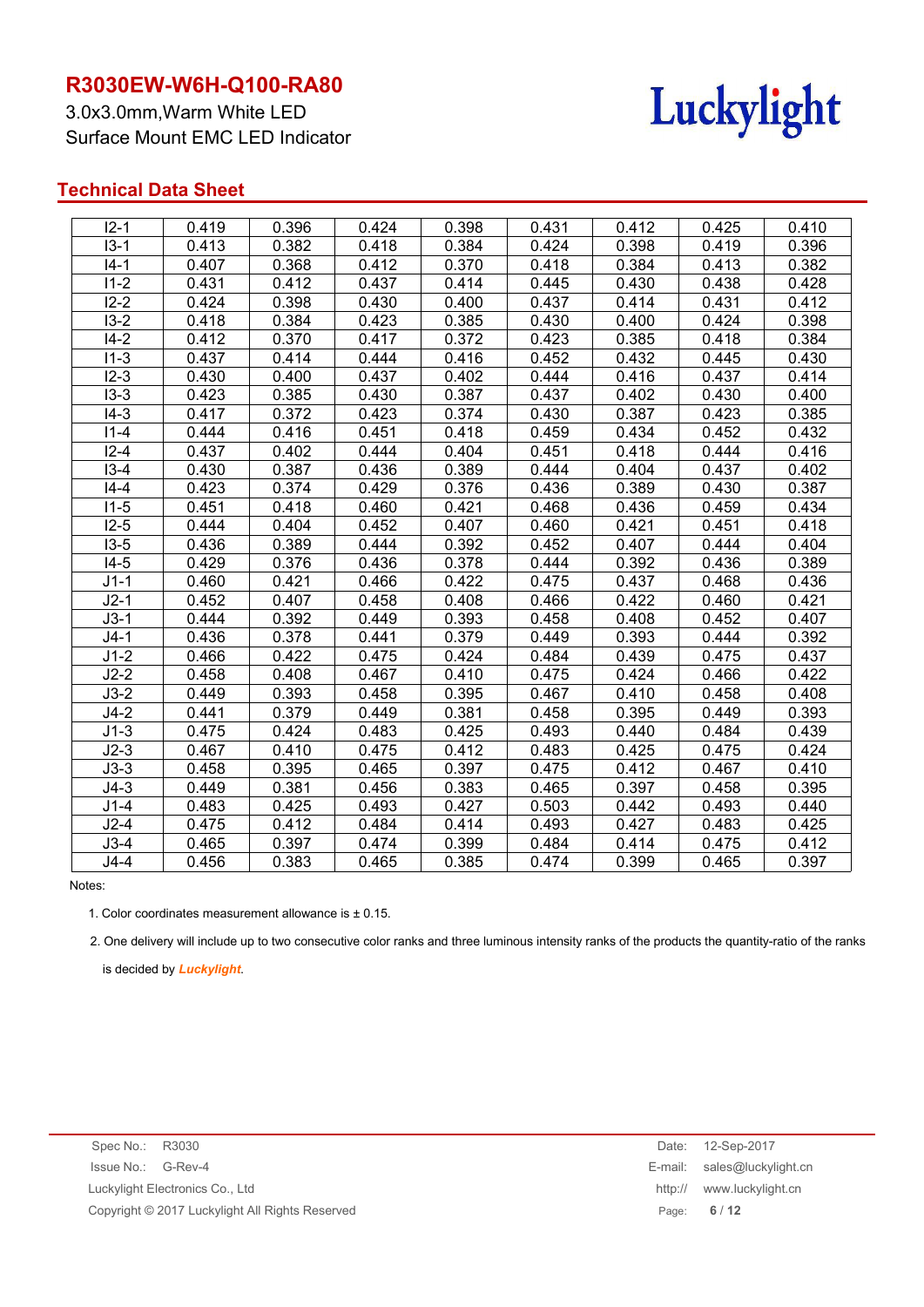3.0x3.0mm,Warm White LED Surface Mount EMC LED Indicator

# Luckylight

### **Technical Data Sheet**

Reel Dimensions:



Unit: mm Tolerance:  $\pm$  0.25mm

### **Carrier Tape Dimensions:**

Loaded quantity 5000 pcs per reel.



Spec No.: R3030 Date: 12-Sep-2017 Issue No.: G-Rev-4 E-mail: sales @luckylight.com is sales and sales and sales are sales and sales and sales are  $E$ -Luckylight Electronics Co., Ltd. Copyright © 2017 Luckylight All Rights Reserved

| Date:   | 12-Sep-2017         |
|---------|---------------------|
| -mail:  | sales@luckylight.cn |
| http:// | www.luckylight.cn   |
| Page:   | 7/12                |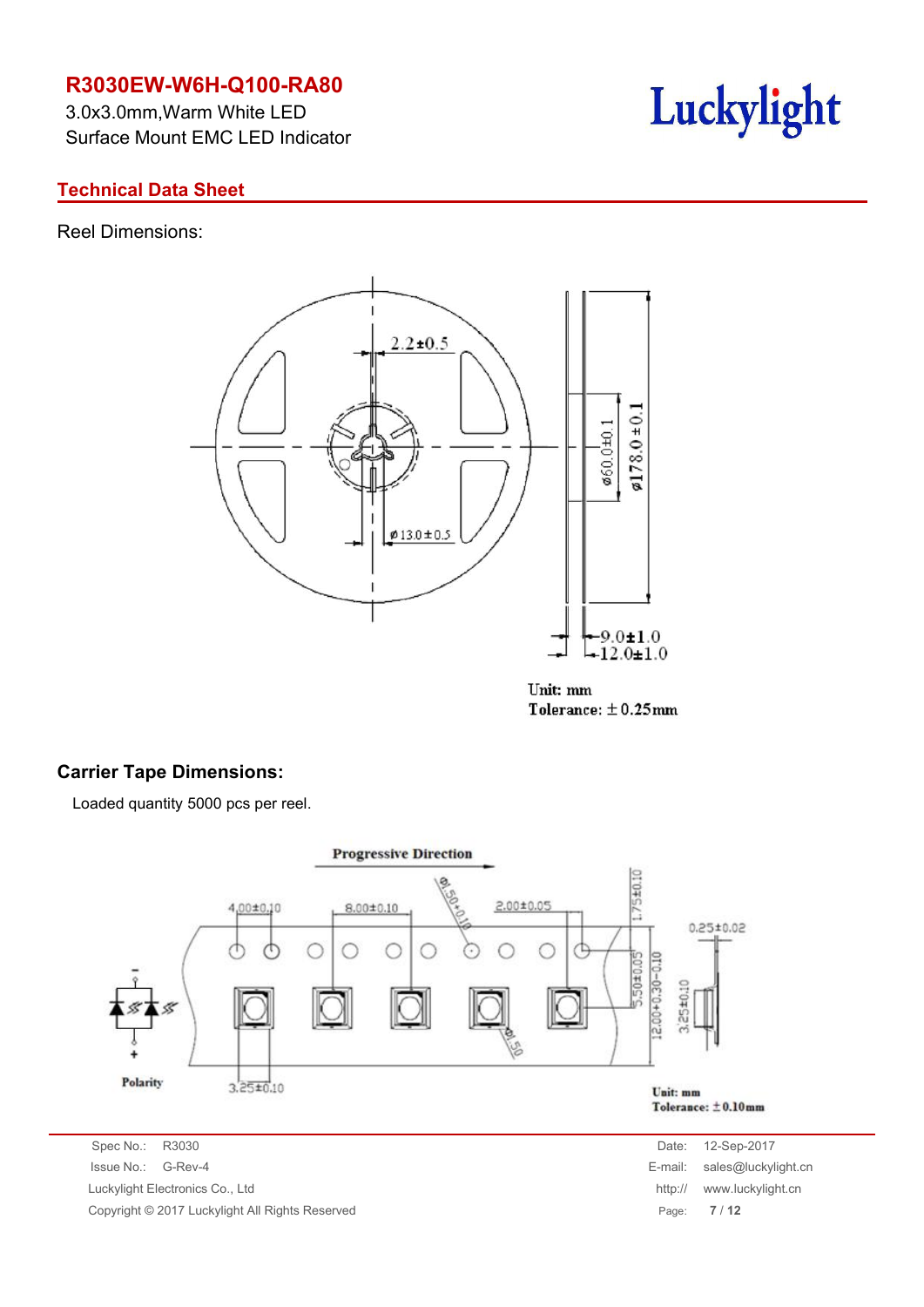3.0x3.0mm,Warm White LED Surface Mount EMC LED Indicator

# **Technical Data Sheet**

### **Packing & Label Specifications:**

Moisture Resistant Packaging:



Luckylight

Label



| Spec No.: R3030                                 | Date:   | 12-Sep-2017                 |
|-------------------------------------------------|---------|-----------------------------|
| Issue No.: G-Rev-4                              |         | E-mail: sales@luckylight.cn |
| Luckylight Electronics Co., Ltd                 | http:// | www.luckylight.cn           |
| Copyright © 2017 Luckylight All Rights Reserved |         | Page: 8/12                  |
|                                                 |         |                             |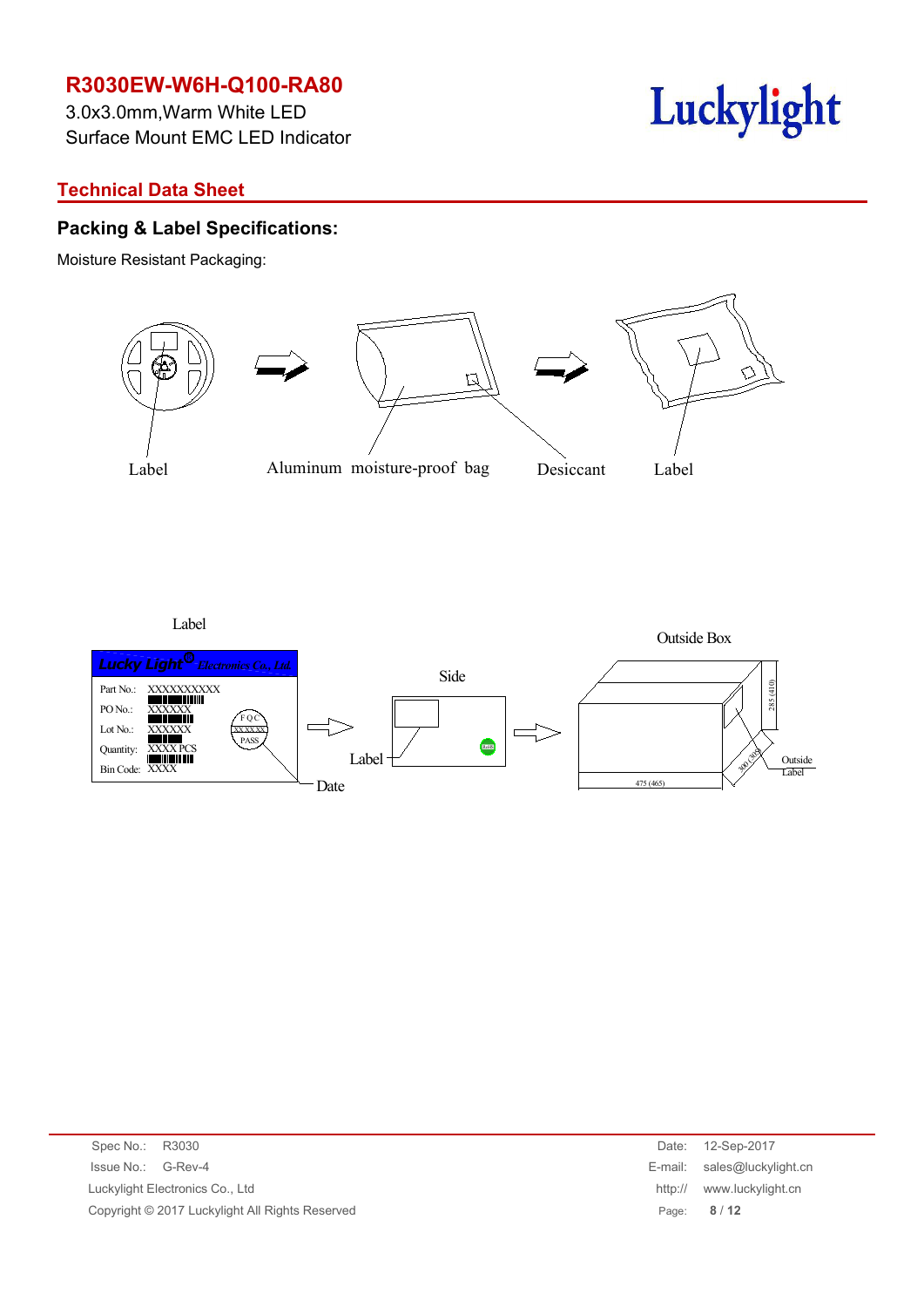3.0x3.0mm,Warm White LED Surface Mount EMC LED Indicator

# Luckylight

### **Technical Data Sheet**

# **CAUTIONS**

#### **1. Handling Precautions:**

1.1 Handle the component along the side surfaces by using forceps or appropriate tools.

1.2 Do not directly touch or handle the silicone lens surface. It may damage the internal circuitry.

1.3 Do not stack together assembled PCBs containing exposed LEDs. Impact may scratch the silicone lens or damage the internal circuitry.



1.4 Compare to epoxy encapsulant that is hard and brittle, silicone is softer and flexible. Although its characteristic significantly reduces thermal stress, it is more susceptible to damage by external mechanical force. As a result, special handling precautions need to be observed during assembly using silicone encapsulated LED products. Failure to comply might lead to damage and premature failure of the LED.

#### **2. Storage:**

2.1 Do not open moisture proof bag before the products are ready to use.

- 2.2 Before opening the package, the LEDs should be kept at 30°C or less and 60%RH or less.
- 2.3 The LEDs should be used within a year.
- 2.4 After opening the package, the LEDs should be kept at 30°C or less and 60%RH or less.
- 2.5 The LEDs should be used within 24 hours after opening the package.

2.6 If the moisture adsorbent material has fabled away or the LEDs have exceeded the storage time, baking treatment should be performed using the following conditions. Baking treatment: 65±5°C for 24 hours.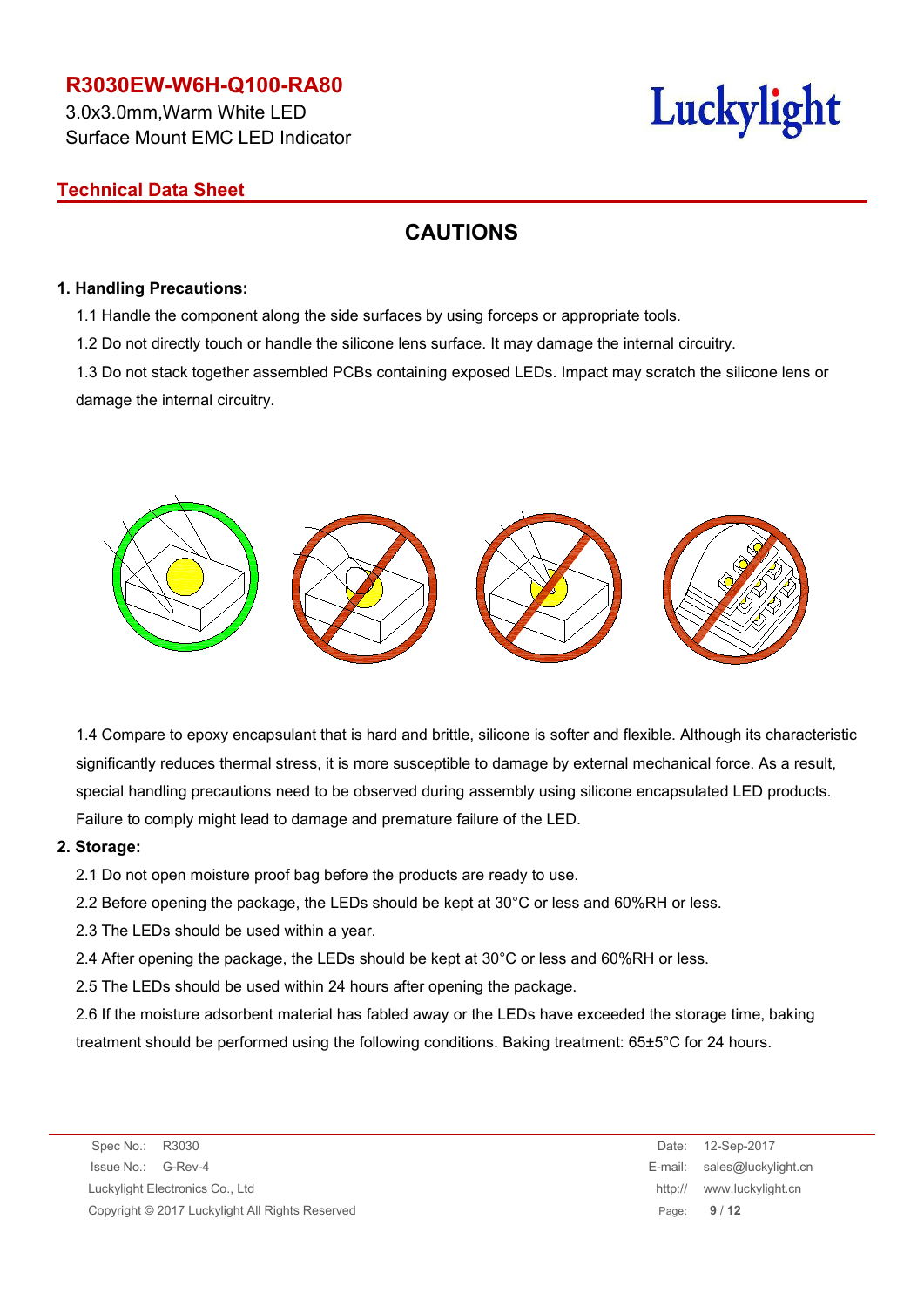3.0x3.0mm,Warm White LED Surface Mount EMC LED Indicator



### **Technical Data Sheet**

#### **3. Soldering Condition:**

3.1 Pb-free solder temperature profile.



- 3.2 Reflow soldering should not be done more than two times.
- 3.3 When soldering, do not put stress on the LEDs during heating.
- 3.4 After soldering, do not warp the circuit board.
- 3.5 Recommended soldering conditions:

|                  | Reflow soldering                 |                | Soldering iron       |  |  |
|------------------|----------------------------------|----------------|----------------------|--|--|
| Pre-heat         | $150 - 200^{\circ}$ C            | Temperature    | $300^{\circ}$ C Max. |  |  |
| Pre-heat time    | 120 sec. Max.                    | Soldering time | 3 sec. Max.          |  |  |
| Peak temperature | $260^{\circ}$ C Max.             |                | (one time only)      |  |  |
| Soldering time   | 10 sec. Max. (Max. two<br>times) |                |                      |  |  |

3.6 Because different board designs use different number and types of devices, solder pastes, reflow ovens, and circuit boards, no single temperature profile works for all possible combinations.

However, you can successfully mount your packages to the PCB by following the proper guidelines and PCB-specific characterization.

Spec No.: R3030 Date: 12-Sep-2017 Issue No.: G-Rev-4 E-mail: sales@luckylight.cn Luckylight Electronics Co., Ltd http:// www.luckylight.cn Copyright © 2017 Luckylight All Rights Reserved Page: **10** / **12**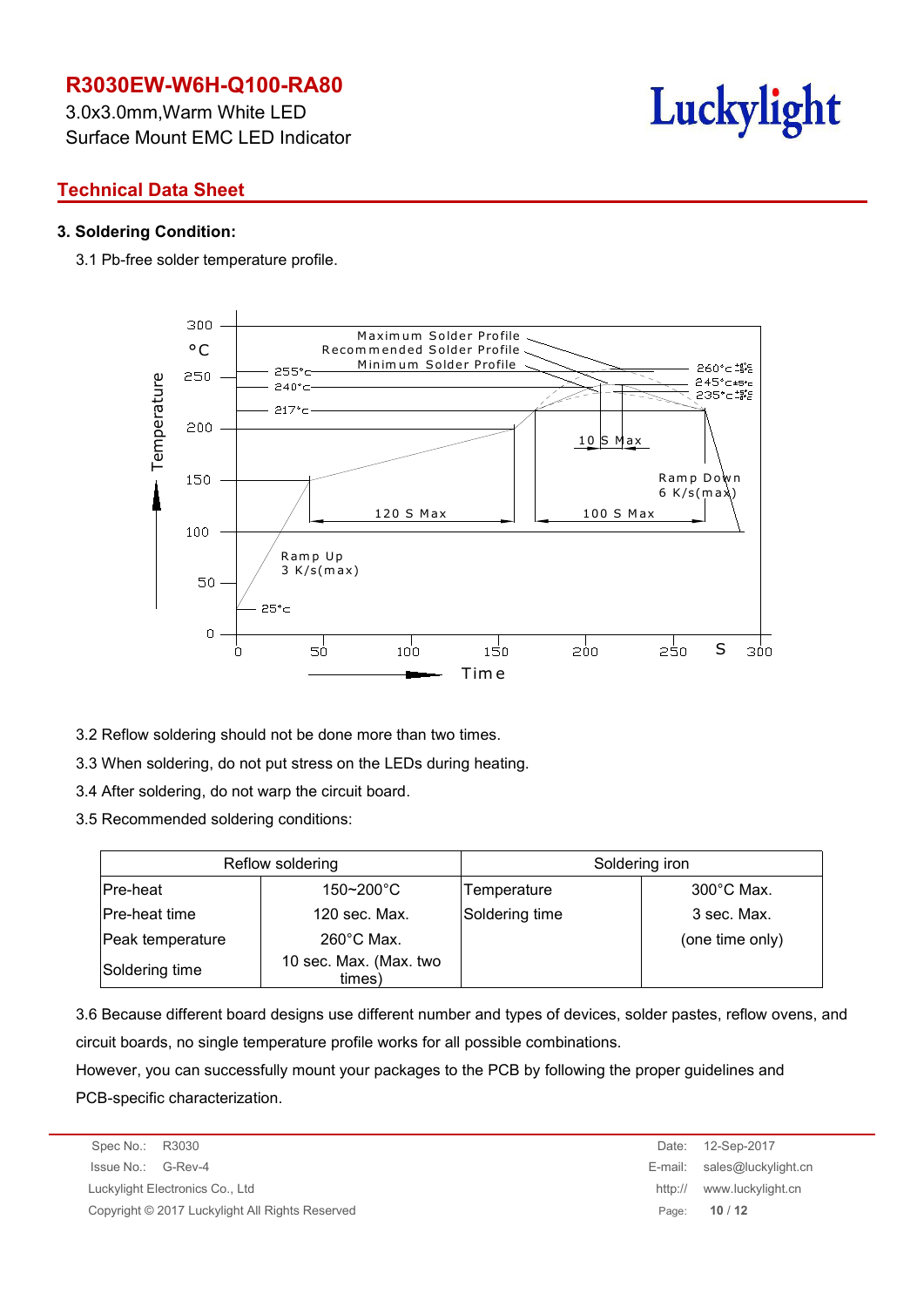3.0x3.0mm,Warm White LED Surface Mount EMC LED Indicator

### **Technical Data Sheet**

### **4. Drive Method:**

4.1 An LED is a current-operated device. In order to ensure intensity uniformity on multiple LEDs connected in parallel in an application, it is recommended that a current limiting resistor be incorporated in the drive circuit, in series with each LED as shown in Circuit A below.



(A) Recommended circuit.

(B) The brightness of each LED might appear different due to the differences in the I-V characteristics of those LEDs.

#### **5. ESD (Electrostatic Discharge):**

Static Electricity or power surge will damage the LED. Suggestions to prevent ESD damage:

- Use of a conductive wrist band or anti-electrostatic glove when handling these LEDs.
- All devices, equipment, and machinery must be properly grounded.
- Work tables, storage racks, etc. should be properly grounded.
- Use ion blower to neutralize the static charge which might have built up on surface of the LED's plastic lens as a result of friction between LEDs during storage and handling.

ESD-damaged LEDs will exhibit abnormal characteristics such as high reverse leakage current, low forward voltage, or "no lightup" at low currents. To verify for ESD damage, check for "lightup" and Vf of the suspect LEDs at low currents. The Vf of "good" LEDs should be >2.0V@0.1mA for InGaN product and >1.4V@0.1mA for AlInGaP product.